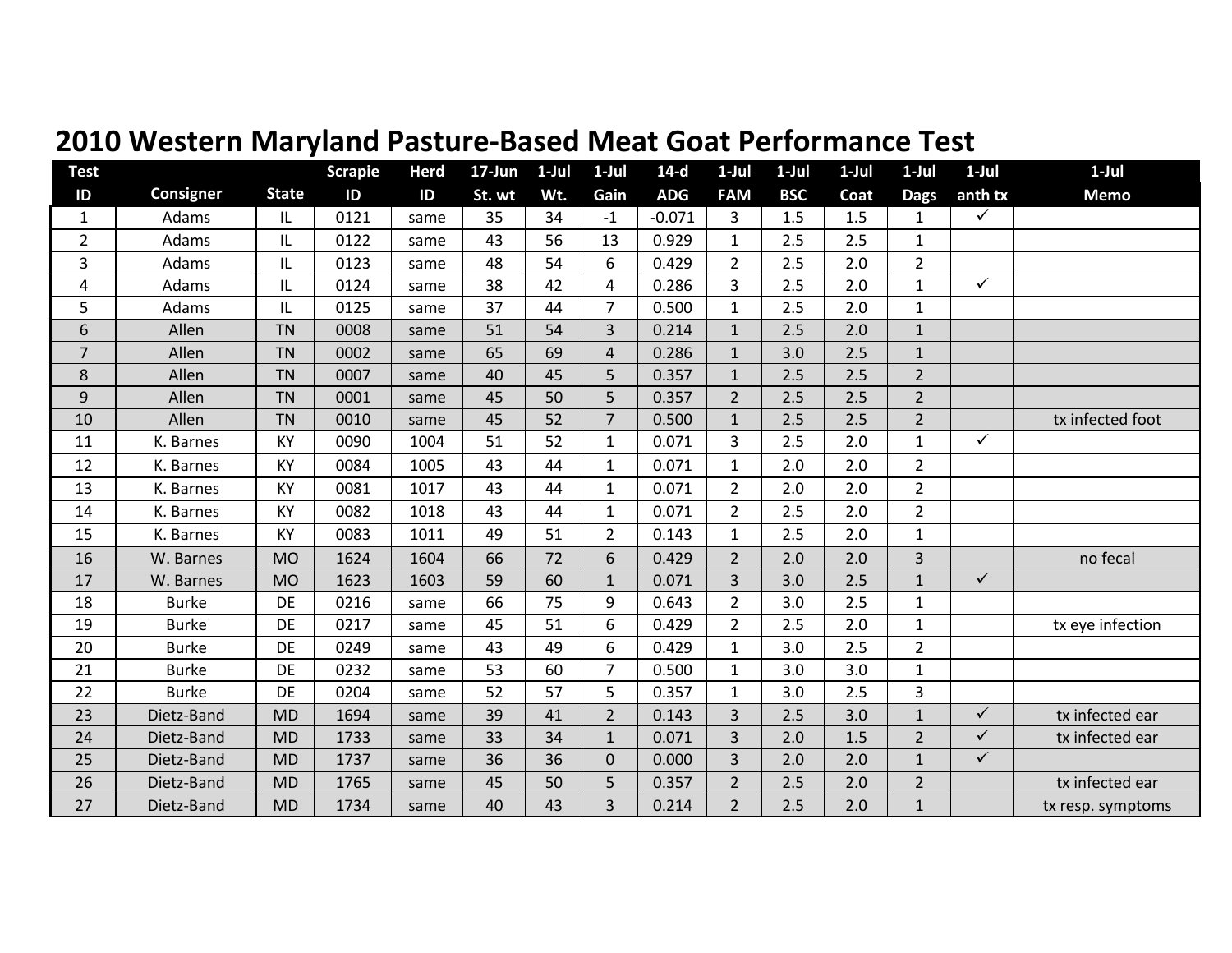|  | 2010 Western Maryland Pasture-Based Meat Goat Performance Test |  |  |
|--|----------------------------------------------------------------|--|--|
|  |                                                                |  |  |

| <b>Test</b> |                 |              | <b>Scrapie</b> | <b>Herd</b>   | 17-Jun | $1-Jul$ | $1-Jul$        | $14-d$     | $1-Jul$        | $1-Jul$    | $1-Jul$ | $1-Jul$        | $1-Jul$      | $1-Jul$               |
|-------------|-----------------|--------------|----------------|---------------|--------|---------|----------------|------------|----------------|------------|---------|----------------|--------------|-----------------------|
| ID          | Consigner       | <b>State</b> | ID             | $\mathsf{ID}$ | St. wt | Wt.     | Gain           | <b>ADG</b> | <b>FAM</b>     | <b>BSC</b> | Coat    | <b>Dags</b>    | anth tx      | <b>Memo</b>           |
| 28          | Dennison        | KY           | 0033           | same          | 52     | 54      | $\overline{2}$ | 0.143      | $\mathbf{1}$   | 3.0        | 2.0     | 3              |              |                       |
| 29          | Dennison        | KY           | 0026           | same          | 55     | 57      | $\overline{2}$ | 0.143      | $\mathbf{1}$   | 2.5        | 2.0     | $\overline{2}$ |              |                       |
| 30          | Dennison        | KY           | 0028           | same          | 58     | 59      | $\mathbf{1}$   | 0.071      | $\overline{2}$ | 3.0        | 2.5     | $\overline{2}$ |              |                       |
| 31          | Dennison        | KY           | 0024           | same          | 52     | 57      | 5              | 0.357      | $\mathbf{1}$   | 3.0        | 2.5     | $\mathbf{1}$   |              |                       |
| 32          | Dennison        | KY           | 0025           | same          | 43     | 44      | $\mathbf{1}$   | 0.071      | $\overline{2}$ | 2.5        | 2.5     | $\mathbf{1}$   |              |                       |
| 33          | Harden          | <b>NC</b>    | 003            | same          | 45     | 48      | 3              | 0.214      | $\overline{2}$ | 2.5        | 2.0     | $1\,$          |              |                       |
| 34          | Harden          | <b>NC</b>    | 001            | same          | 41     | 45      | $\overline{4}$ | 0.286      | $\mathbf{1}$   | 2.5        | 2.5     | $\mathbf{1}$   |              | tx back foot          |
| 35          | Johnson         | KY           | 0060           | same          | 38     | 42      | 4              | 0.286      | $\overline{2}$ | 2.5        | 2.0     | $\mathbf{1}$   |              |                       |
| 37          | Johnson         | KY           | 0067           | same          | 34     | 38      | 4              | 0.286      | $\overline{4}$ | 2.0        | 1.5     | $\mathbf{1}$   | $\checkmark$ |                       |
| 38          | Joslin/Tangeman | <b>OH</b>    | 1001           | same          | 74     | 82      | 8              | 0.571      | $\mathbf{1}$   | 3.5        | 2.0     | $\overline{2}$ |              |                       |
| 40          | Losch           | PA           | 0199           | same          | 74     | 84      | 10             | 0.714      | $\mathbf{1}$   | 3.5        | 2.0     | $\mathbf{1}$   |              |                       |
| 41          | Losch           | PA           | 0210           | same          | 56     | 63      | $\overline{7}$ | 0.500      | $\mathbf{1}$   | 3.5        | 2.0     | $1\,$          |              |                       |
| 42          | Lowe            | PA           | 0204           | W9011         | 51     | 55      | $\overline{4}$ | 0.286      | $1\,$          | 3.0        | 2.5     | $1\,$          |              |                       |
| 43          | Lowe            | PA           | 0206           | W0007         | 51     | 58      | $\overline{7}$ | 0.500      | $\mathbf{1}$   | 3.0        | 2.0     | $\mathbf 1$    |              | lice                  |
| 44          | Lowe            | PA           | 0208           | W9054         | 54     | 62      | 8              | 0.571      | $\mathbf{1}$   | 3.0        | 2.5     | $\mathbf{1}$   |              |                       |
| 45          | Lowe            | PA           | 0205           | W9077         | 50     | 57      | $\overline{7}$ | 0.500      | $\mathbf{1}$   | 3.0        | 2.0     | $\mathbf 1$    |              | lice, tx infected ear |
| 46          | Lowe            | PA           | 0207           | W0001         | 41     | 50      | 9              | 0.643      | $\mathbf{1}$   | 3.0        | 2.5     | $\overline{2}$ |              | tx infected ear       |
| 47          | Ozkum           | <b>MD</b>    | 10148          | same          | 35     | 40      | 5              | 0.357      | $\overline{2}$ | 2.5        | 2.0     | $\mathbf{1}$   |              |                       |
| 48          | Ozkum           | <b>MD</b>    | 10149          | same          | 32     | 33      | $\mathbf{1}$   | 0.071      | $\mathbf{1}$   | 2.0        | 2.0     | $\overline{3}$ |              |                       |
| 49          | Ozkum           | <b>MD</b>    | 10070          | same          | 34     | 41      | $\overline{7}$ | 0.500      | $\overline{2}$ | 2.5        | 2.0     | $\mathbf{1}$   |              |                       |
| 50          | Pinneo          | <b>KS</b>    | 0397           | same          | 45     | 56      | 11             | 0.786      | $\overline{2}$ | 2.5        | 1.5     | $1\,$          |              |                       |
| 51          | Pinneo          | <b>KS</b>    | 0205           | same          | 47     | 56      | 9              | 0.643      | $\mathbf{1}$   | 2.5        | 2.0     | $\mathbf{1}$   |              |                       |
| 52          | Pinneo          | <b>KS</b>    | 0433           | same          | 48     | 55      | $\overline{7}$ | 0.500      | $\overline{2}$ | 2.5        | 2.0     | $\mathbf{1}$   |              |                       |
| 53          | Pinneo          | <b>KS</b>    | 0281           | same          | 36     | 42      | 6              | 0.429      | $\overline{2}$ | 2.5        | 2.0     | $\mathbf 1$    |              |                       |
| 54          | Pinneo          | <b>KS</b>    | 0299           | same          | 35     | 42      | $\overline{7}$ | 0.500      | $\overline{2}$ | 2.5        | 1.5     | $\overline{2}$ |              |                       |
| 55          | Renick          | <b>WV</b>    | 1005           | same          | 70     | 73      | 3              | 0.214      | $\mathbf{1}$   | 3.0        | 2.5     | $\mathbf{1}$   |              |                       |
| 56          | Renick          | <b>WV</b>    | 1006           | same          | 47     | 50      | 3              | 0.214      | $\mathbf{1}$   | 2.5        | 2.5     | $\mathbf{1}$   |              |                       |